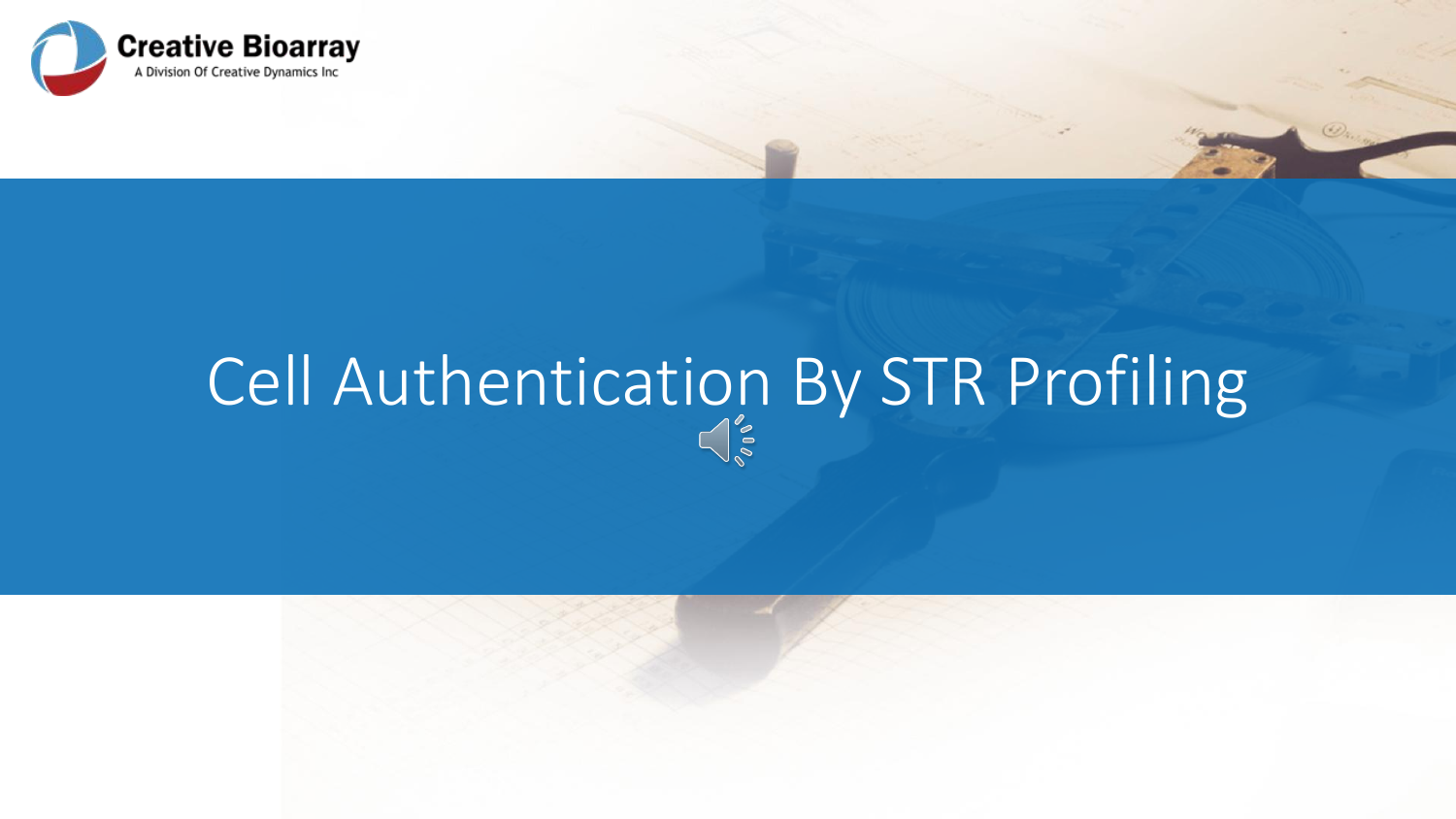# Cell Line Culture Survey Results

А.

How frequently do you perform the following confirmation of species-related quality controls on your cultured cells/cell lines?



#### **B.** Percent of respondents who never perform STR profiling by work setting



Survey responses: Quality control of cultured cells/cell lines. (Click to enlarge)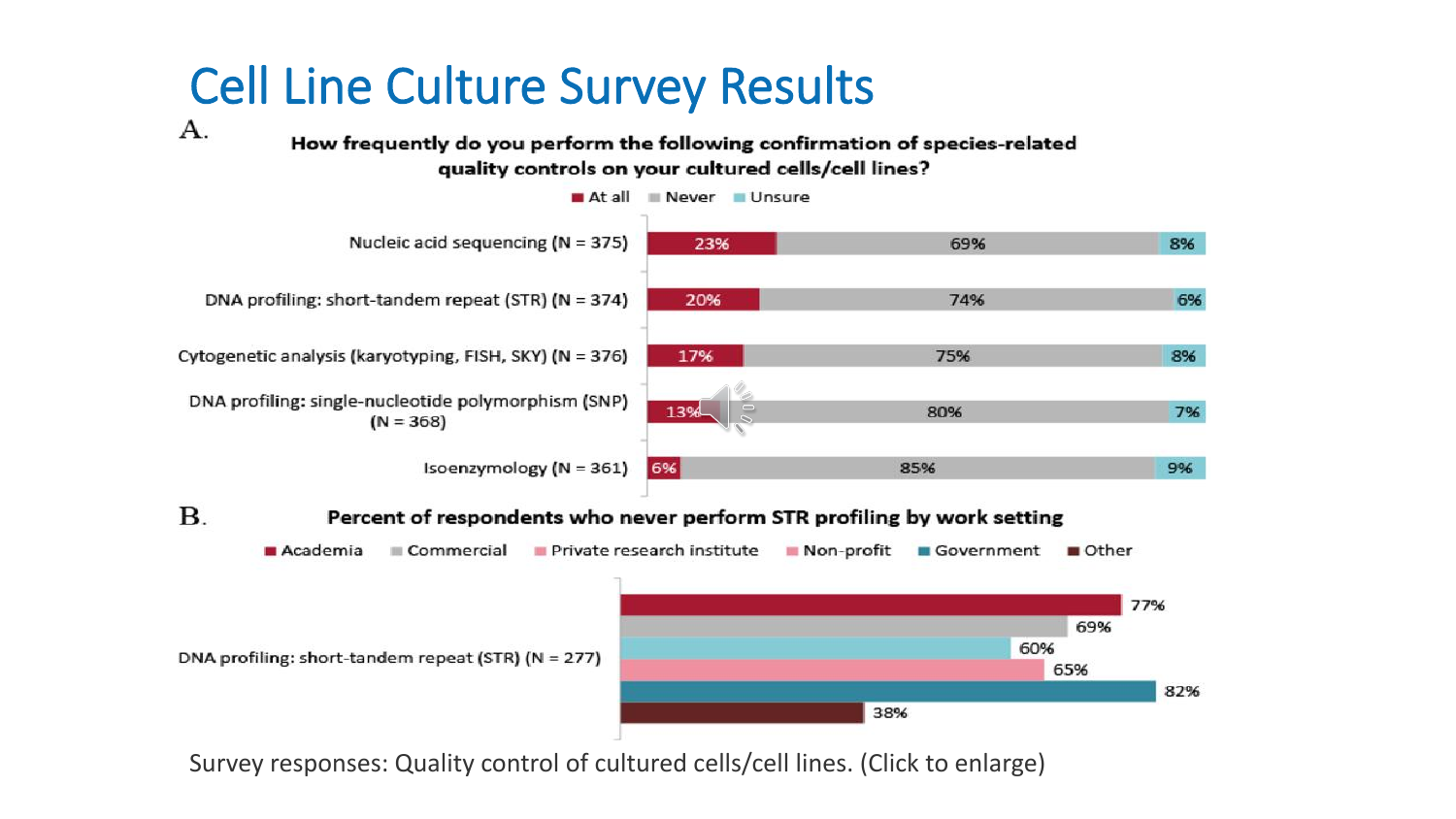## Please indicate which of the following specific trainings you received when you were taught cell culture. Select all that apply. (N = 366)



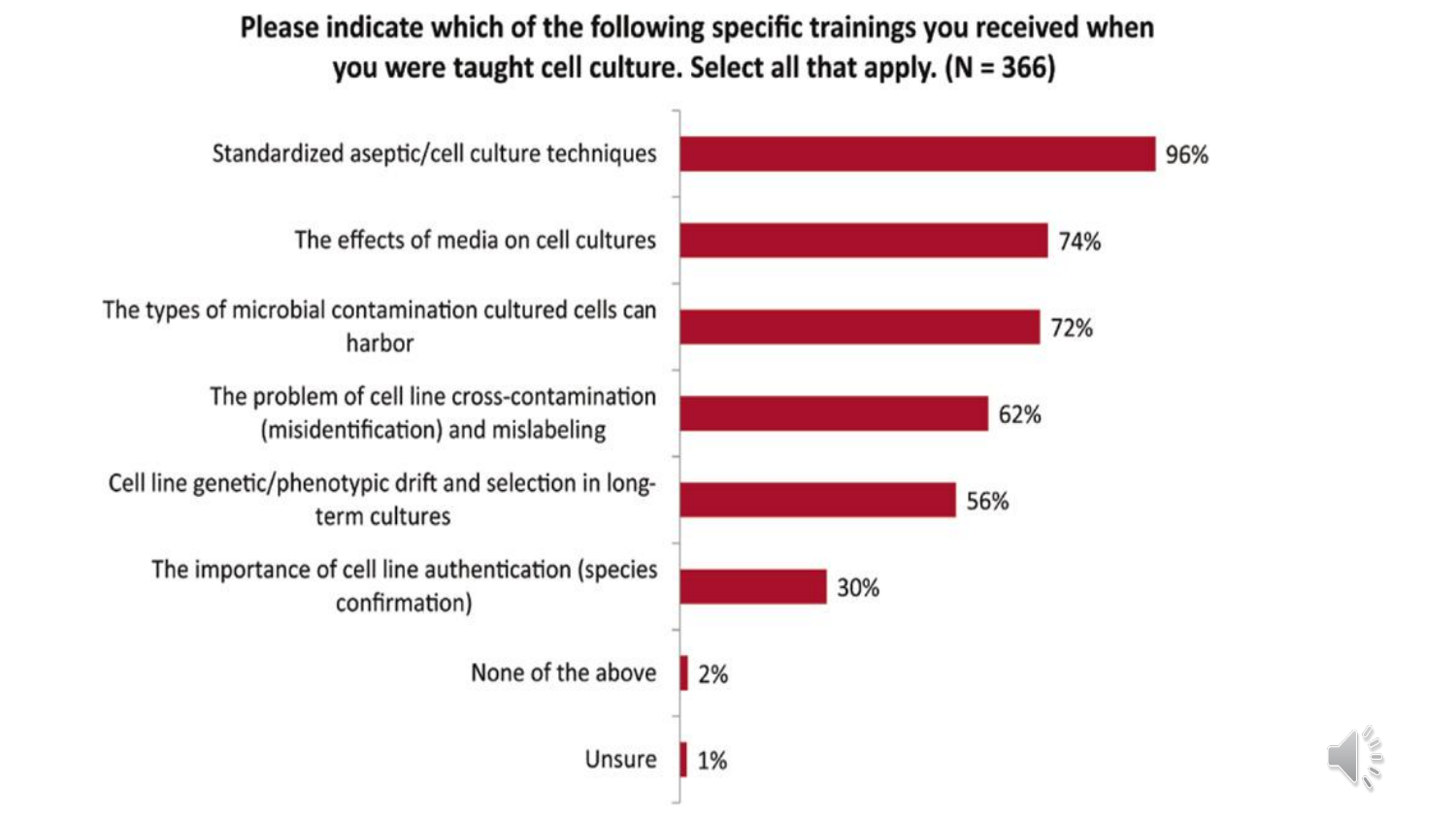# Journals that Require Cell Line Authentication

The following is a list of just some of many peer-review journals that are known to require cell line authentication for all submitted research involving cell lines.

#### AACR Journals

Cancer Discovery Cancer Research Clinical Cancer Research Cancer Epidemiology, Biomarkers & Prevention Molecular Cancer Research Molecular Cancer Therapeutics Cancer Prevention Research

#### Endocrine Society Journals

Endocrinology Endocrine Reviews Journal of Clinical Endocrinology & Metabolism Molecular Endocrinology Hormones and Cancer

## **BioTechniques**

Require Cell Line Authentication

### Nature Publishing Group

Nature Reviews Molecular Cell Biology Nature Nature Genetics Nature Reviews Immunology Nature Reviews Cancer Nature Reviews Neuroscience Nature Biotechnology Nature Methods

#### Society for Endocrinology Journals

Journal of Endocrinology Journal of Molecular Endocrinology Endocrine-Related Cancer

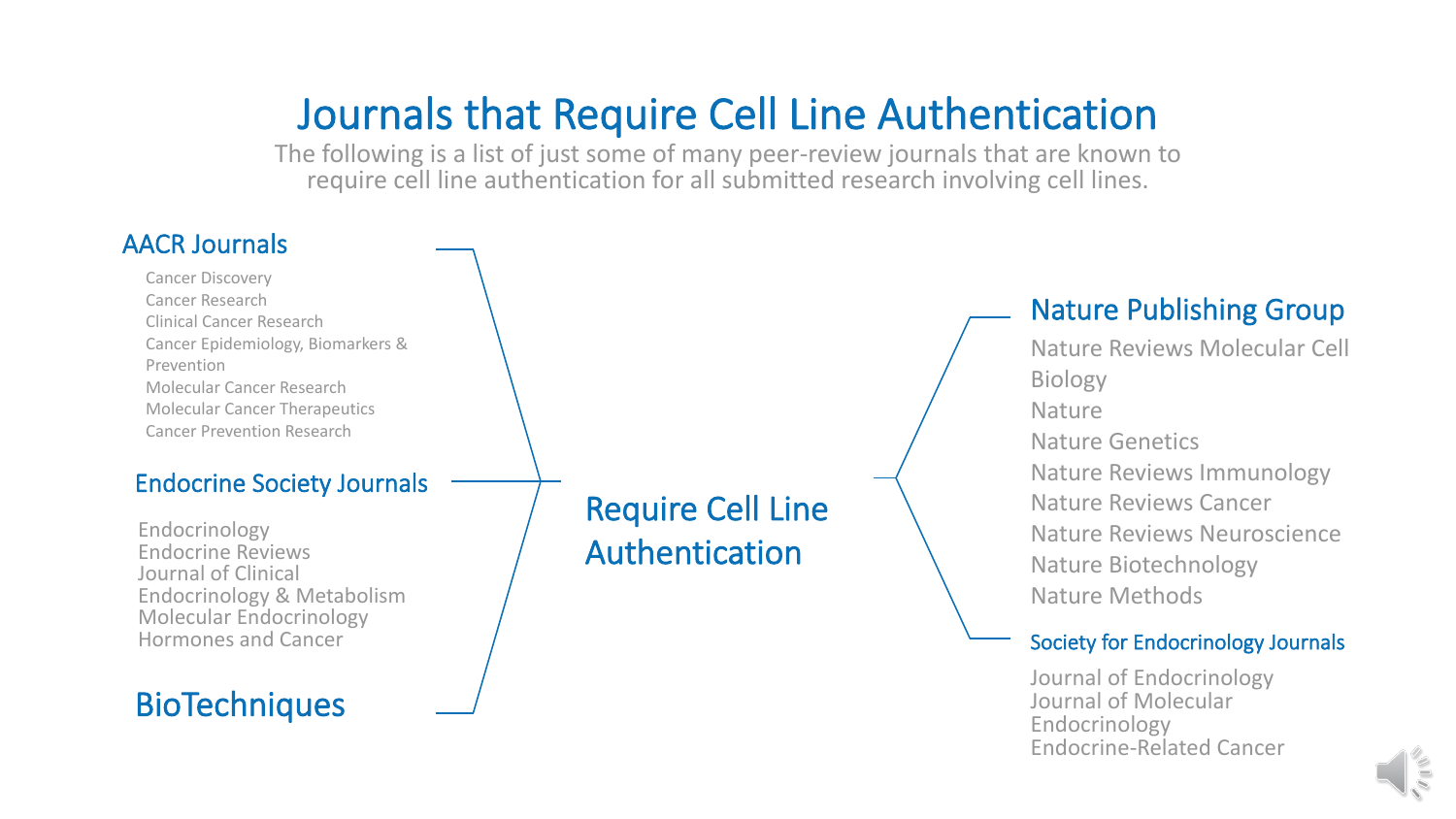Failure to monitor cell lines for cross-contamination or misidentification, a problem that has persisted for cell lines for decades, may result in compromised data and ultimately irreproducible results. How to solve this problem?



- **B** Incorrect classification by pathologists
	- **C** Cross-contamination with other cell types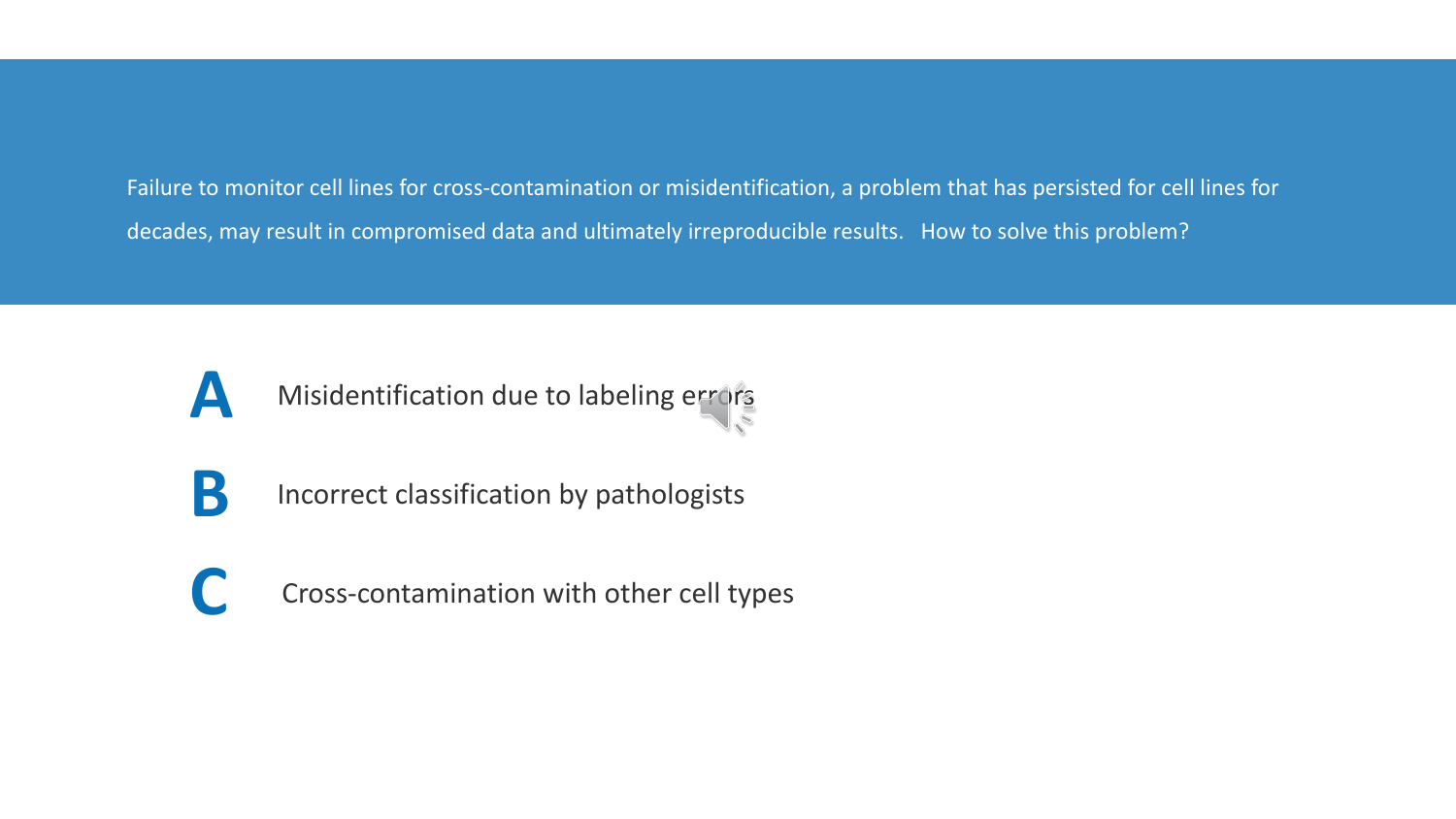## Standards for Cell Line Authentication

short tandem repeat [STR] profiling





## Intruduction What is Short tandem repeat?

Short tandem repeat is a microsatellite, consisting of a unit of two to thirteen nucleotides repeated hundreds of times in a row on the DNA strand.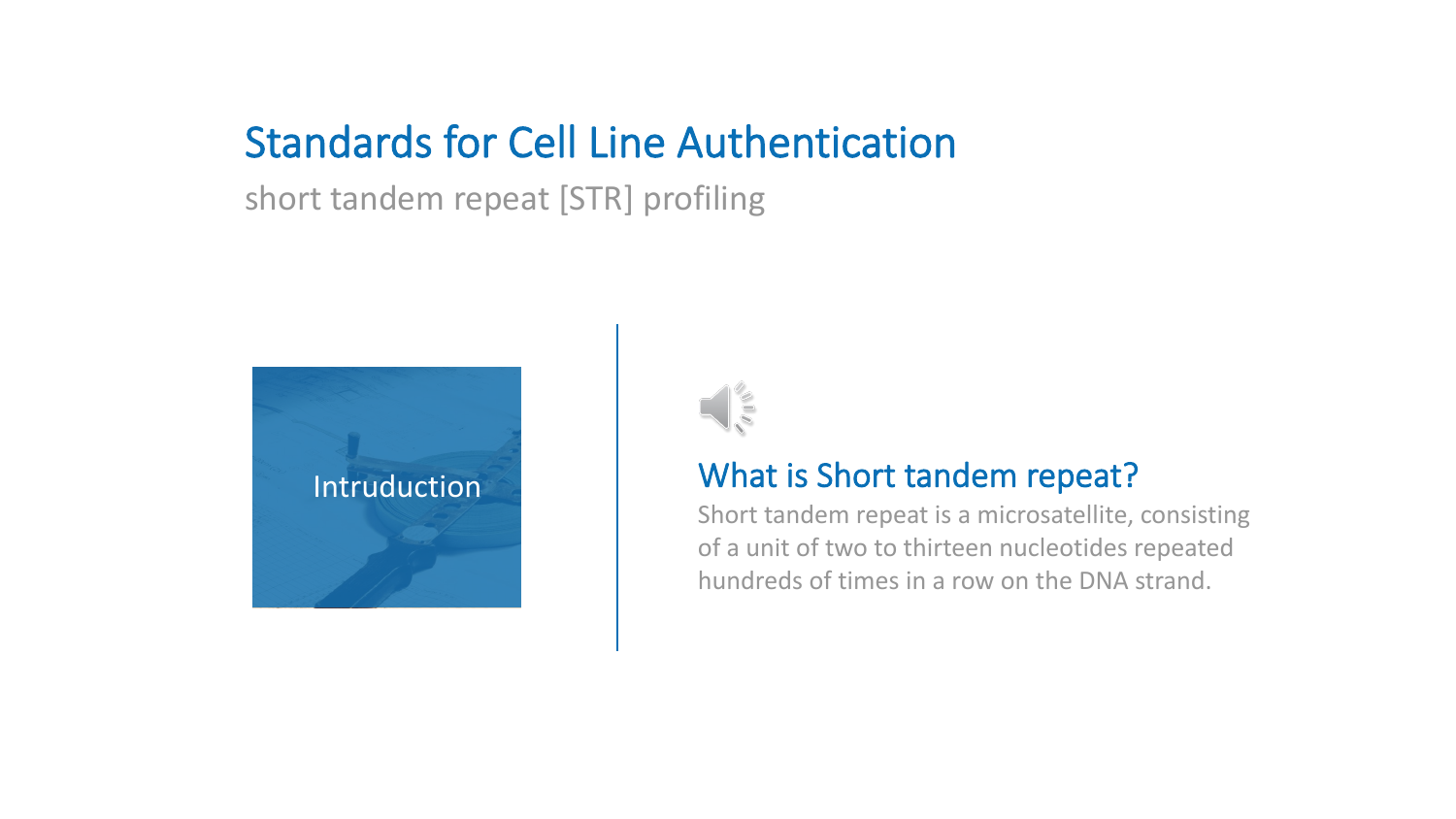## STR Background



## DNA Polymorphisms

Most of our DNA is identical to DNA of others. However, there are inherited regions of our DNA that can vary from person to person. Variations in DNA sequence between individuals are termed "polymorphisms".



STRs are short sequences of DNA, normally of length 2-5 base pairs, that are repeated numerous times in a head-tail manner. These Sequences with the highest degree of polymorphism are very useful for DNA analysis in forensics cases and paternity testing.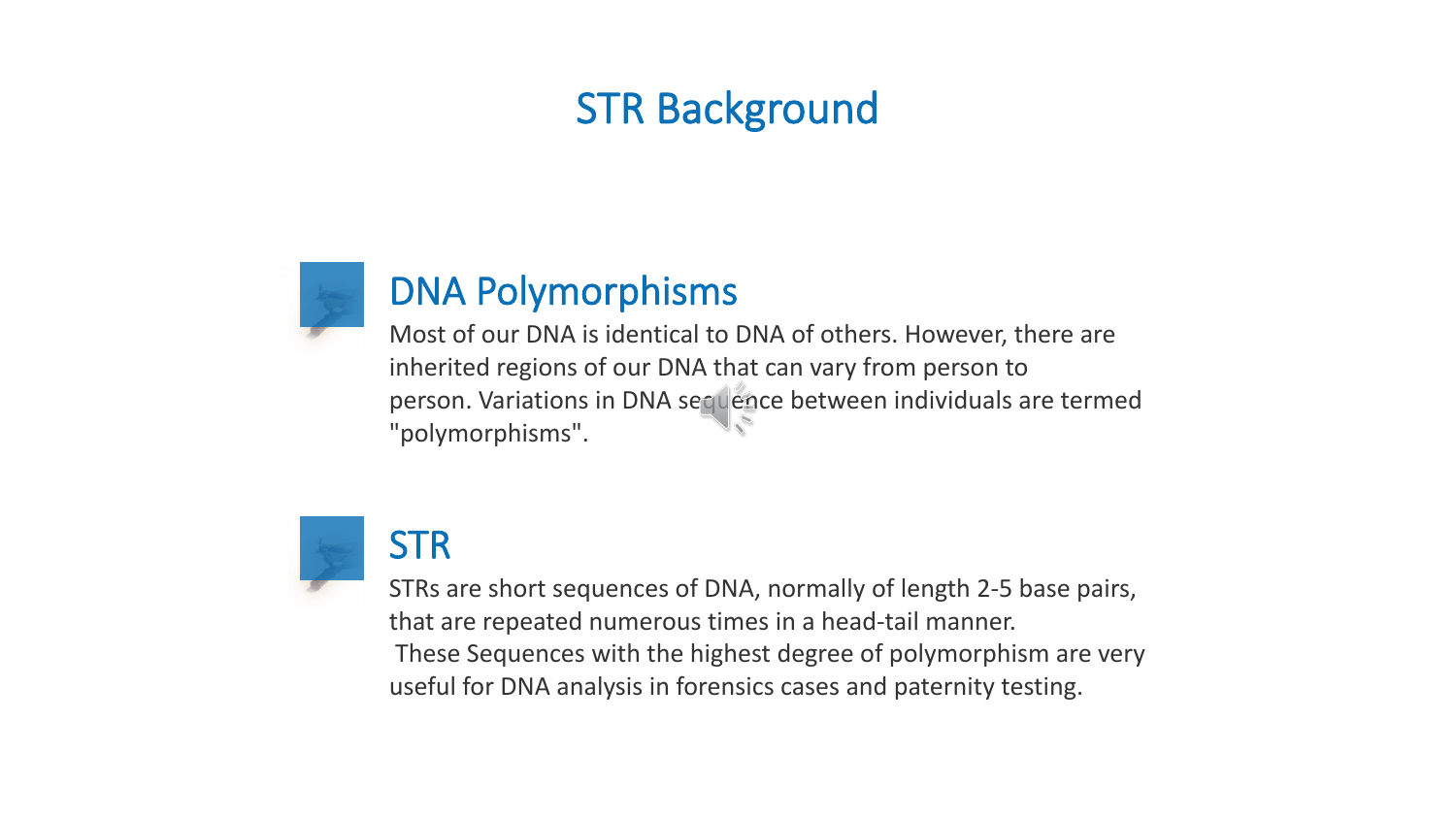# **13 Core STR Loci**

| <b>STR Loci</b>         | <b>Chromosomal Location</b> | <b>Repeat Motif</b>              | <b>Allele Ranges</b> | <b>PCR Product Sizes in</b><br><b>Identifiler Kit</b><br>(dye label) |
|-------------------------|-----------------------------|----------------------------------|----------------------|----------------------------------------------------------------------|
| <b>CSF1PO</b>           | 5q33.1                      | <b>TAGA</b>                      | $6 - 15$             | 305-342 bp (6-FAM)                                                   |
| <b>FGA</b>              | 4q31.3                      | <b>CTTT</b>                      | $17 - 51.2$          | 215-355 bp (PET)                                                     |
| <b>TH01</b>             | 11p15.5                     | <b>TCAT</b>                      | $4 - 13.3$           | 163-202 bp (VIC)                                                     |
| <b>TPOX</b>             | 2p25.3                      | <b>GAAT</b>                      | $6 - 13$             | 222-250 bp (NED)                                                     |
| <b>VWA</b>              | 12p13.31                    | [TCTG] [TCTA]                    | $11 - 24$            | 155-207 bp (NED)                                                     |
| D3S1358                 | 3p21.31                     | [TCTG] [TCTA]                    | $12 - 19$            | 112-140 bp (VIC)                                                     |
| <b>D5S818</b>           | 5q23.2                      | <b>AGAT</b>                      | $7 - 16$             | 134-172 bp (PET)                                                     |
| <b>D7S820</b>           | 7q21.11                     | $\frac{1}{2}$<br><b>GATA</b>     | $6 - 15$             | 255-291 bp (6-FAM)                                                   |
| <b>D8S1179</b>          | 8q24.13                     | <b>[ТСТА]</b> [ТСТС <sub>2</sub> | $8 - 19$             | 123-170 bp (6-FAM)                                                   |
| D13S317                 | 13q31.1                     | <b>TATC</b>                      | $8 - 15$             | 217-245 bp (VIC)                                                     |
| D16S539                 | 16q24.1                     | <b>GATA</b>                      | $5 - 15$             | 252-292 bp (VIC)                                                     |
| D18S51                  | 18q21.33                    | <b>AGAA</b>                      | $7 - 27$             | 262-345 bp (NED)                                                     |
| D21S11                  | 21q21.1                     | [TCTA] [TCTG]                    | $24 - 38$            | 185-239 bp (6-FAM)                                                   |
| D2S1338                 | 2q35                        | [TGCC] [TTCC]                    | $15 - 28$            | 307-359 bp (VIC)                                                     |
| D19S433                 | 19q12                       | AAGG                             | $9 - 17.2$           | 102-135 bp (NED)                                                     |
| Amelogenin (sex-typing) | Xp22.22<br>Yp11.2           | Not applicable                   | Not applicable       | $X = 107$ bp (PET)<br>$Y = 113$ bp (PET)                             |

The 13 core STR loci used for the U.S. national DNA database are shown in bold font. See www.cstl.nist.gov/biotech/strbase/multiplx.htm for information on other commercially available STR kits.

a Panges are calculated from kit allelic ladders (see Figure 1) and do not represent the full range of alleles observed in world populations. A more complete allele<br>listing of these short tandem repeat (STR) loci is availa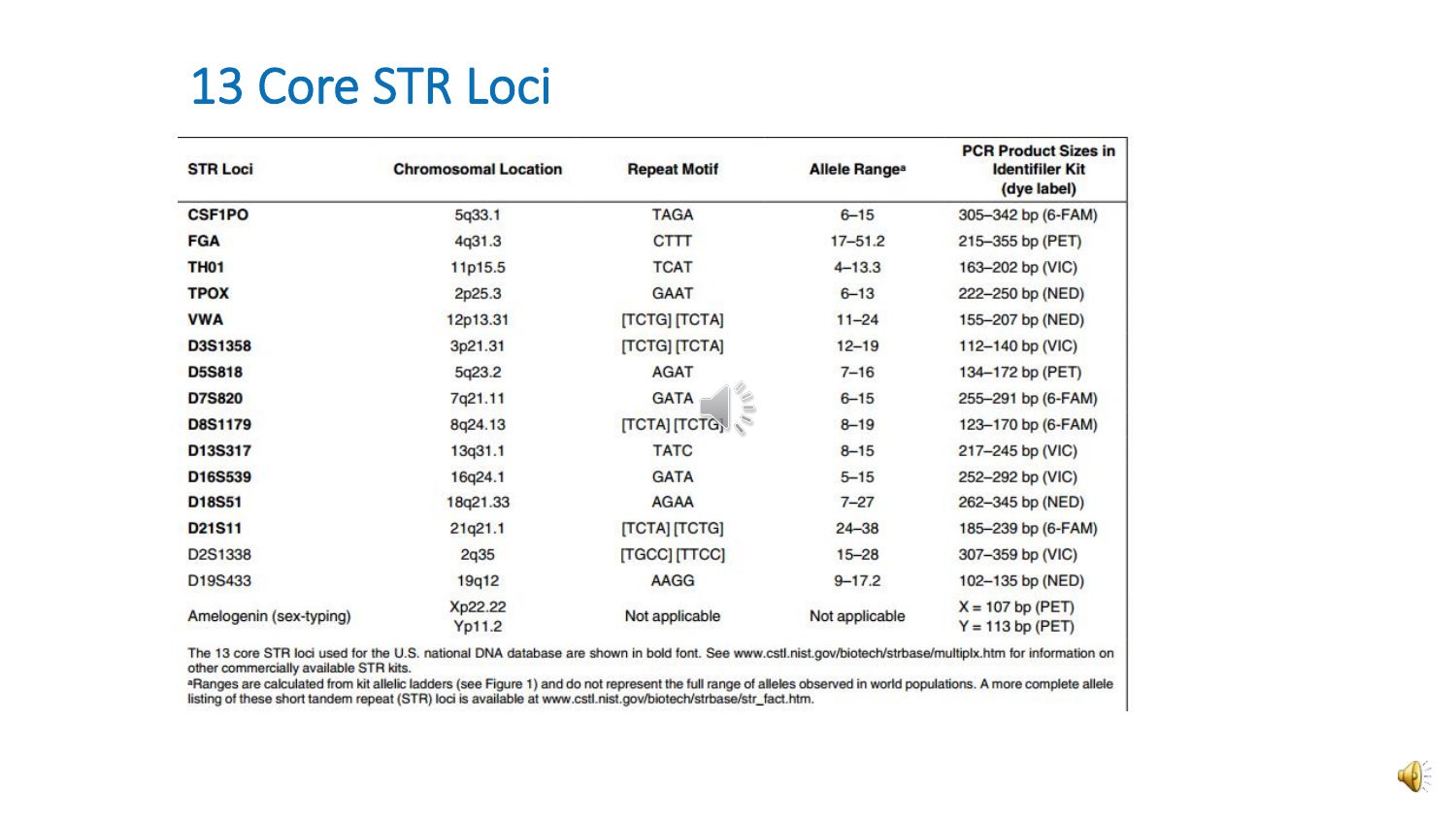

## **STR Short Tandem Repeat**



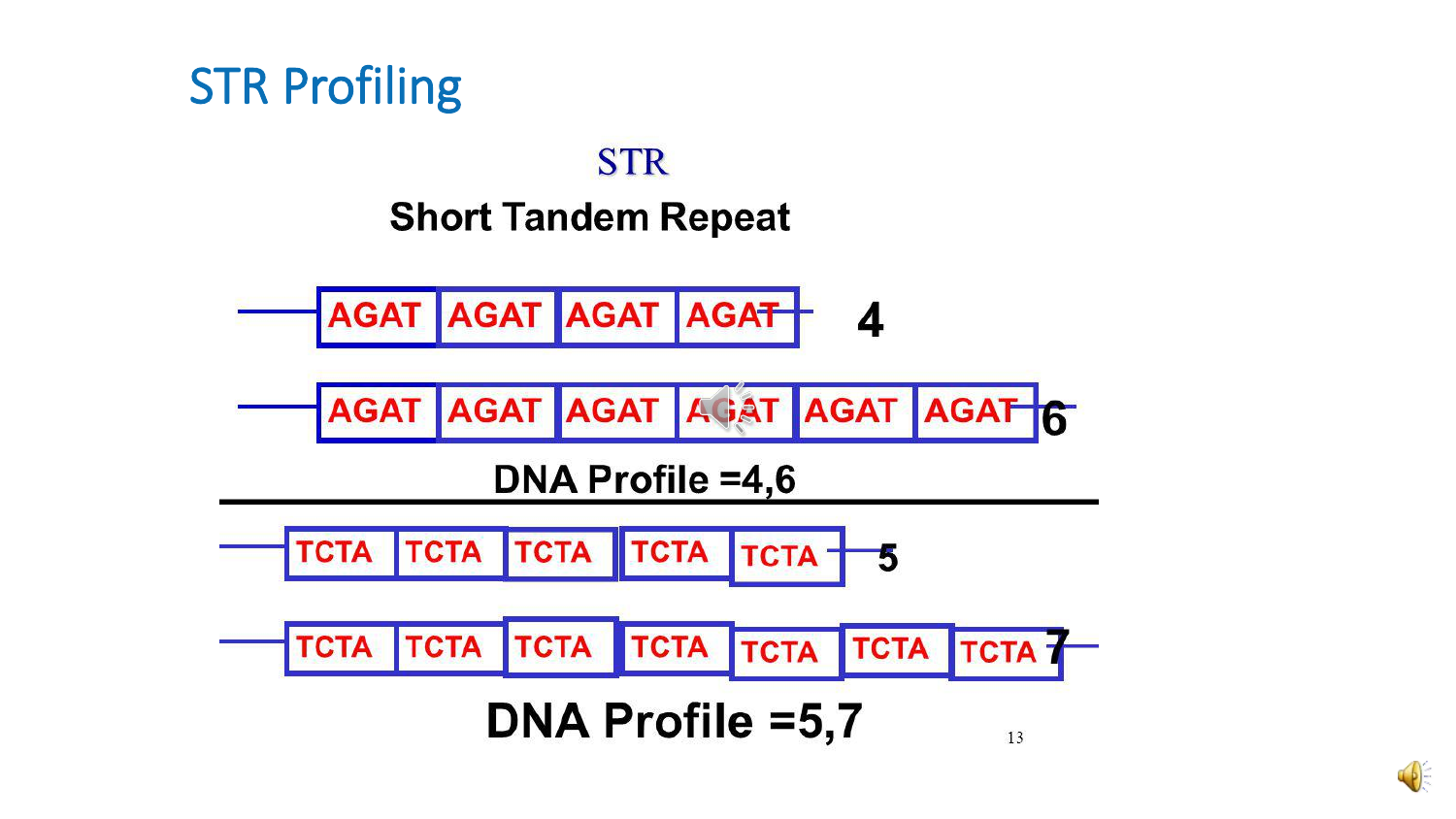# STR Profiling Workflow



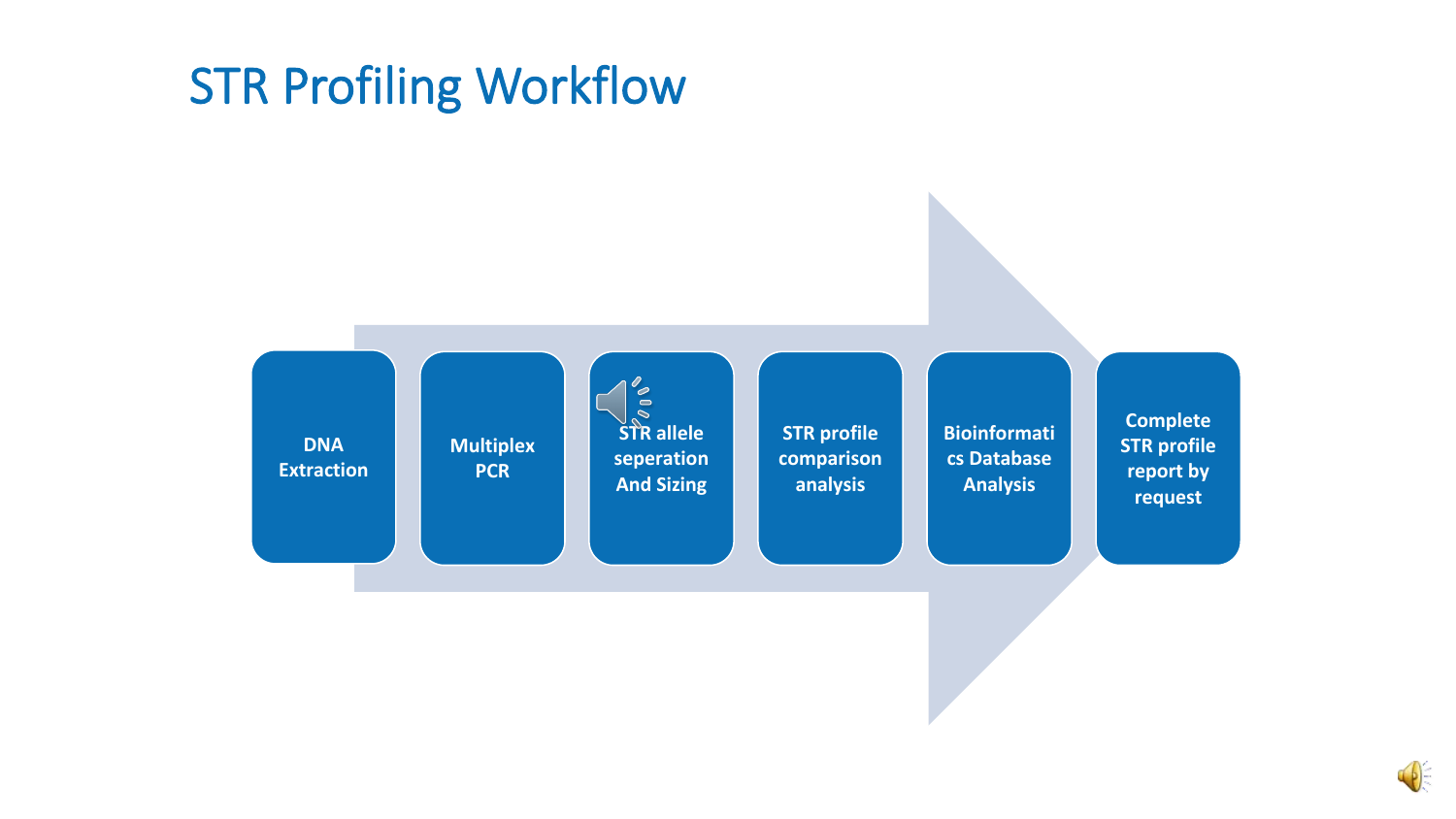## Highlight



Complete STR profile report by request STR profile comparison analysis

DNA extraction and amplification included

Cross contamination detection and analysis

Fast turnaround time

High Accuracy, Competitive Price